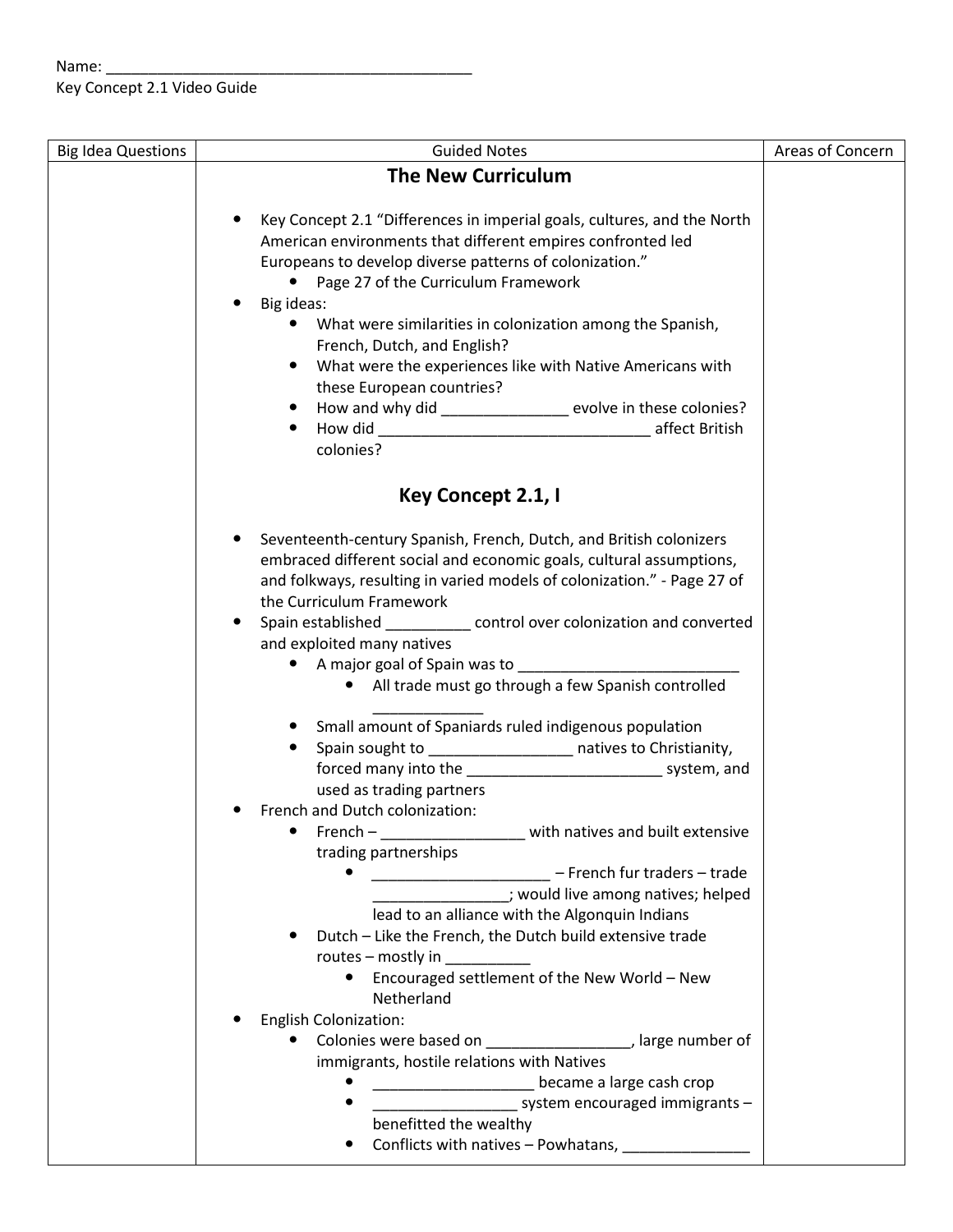|                 | , Pequot War, King Philip's War                                          |  |
|-----------------|--------------------------------------------------------------------------|--|
|                 |                                                                          |  |
|                 | Key Concept 2.1, II                                                      |  |
|                 |                                                                          |  |
|                 | "The British-American system of slavery developed out of the             |  |
|                 | economic, demographic, and geographic characteristics of the British-    |  |
|                 | controlled regions of the New World." - Page 27 of the Curriculum        |  |
|                 | Framework                                                                |  |
|                 | English colonies encouraged immigration of men, women, and families      |  |
|                 | and rarely ________________________________ with natives and/or Africans |  |
|                 | Headright system encouraged more immigrants since<br>$\bullet$           |  |
|                 | landowners would receive additional land                                 |  |
|                 | $\boldsymbol{\eta}$                                                      |  |
|                 |                                                                          |  |
|                 | • Helped lead to __________________                                      |  |
|                 | Why was there an emergence of the Atlantic slave trade?                  |  |
|                 | Abundance of land - labor was needed for agriculture;<br>$\bullet$       |  |
|                 |                                                                          |  |
|                 |                                                                          |  |
|                 | Hard to enslave natives - knew the land, were not immune to              |  |
|                 | European diseases (many Africans were); increased demand                 |  |
|                 | for colonial goods required more labor                                   |  |
|                 | Slavery in British colonies:                                             |  |
|                 | Based on a belief of racial superiority; __________                      |  |
|                 | of slaves became slaves as well                                          |  |
|                 | • Families could be broken up at any time; slaves relied on              |  |
|                 |                                                                          |  |
|                 | Slave resistance:                                                        |  |
|                 | Most likely resistance was ______________ - working slowly,              |  |
|                 | faking illness, running away, breaking tools, etc.                       |  |
|                 |                                                                          |  |
|                 | (1739 - South Carolina)                                                  |  |
|                 | 100 Africans killed several whites and tried to flee to                  |  |
|                 | Spanish Florida                                                          |  |
|                 | Most were executed, more                                                 |  |
|                 |                                                                          |  |
|                 |                                                                          |  |
|                 | Key Concept 2.1, III                                                     |  |
|                 |                                                                          |  |
| What is         | "Along with other factors, environmental and geographical variations,    |  |
| predestination? | including climate and natural resources, contributed to regional         |  |
|                 | differences in what would become the British colonies." - Page 28 of     |  |
|                 | the Curriculum Framework                                                 |  |
|                 | Most of New England was based on Puritan beliefs:                        |  |
|                 | Wanted to ________________the Anglican Church, not separate<br>$\bullet$ |  |
|                 | Believed in predestination<br>٠                                          |  |
|                 | $^{\prime\prime}$                                                        |  |
|                 | Little religious ________________________________ for others             |  |
|                 | Town-hall meetings - church members had tremendous power                 |  |
|                 | New England economy:                                                     |  |
|                 | Some agriculture, fishing, commerce - Boston becomes a                   |  |
|                 | major city                                                               |  |
|                 | Colder climate, rocky terrain did not allow large plantations            |  |
|                 | Keep going, you are doing great! $\odot$                                 |  |
|                 |                                                                          |  |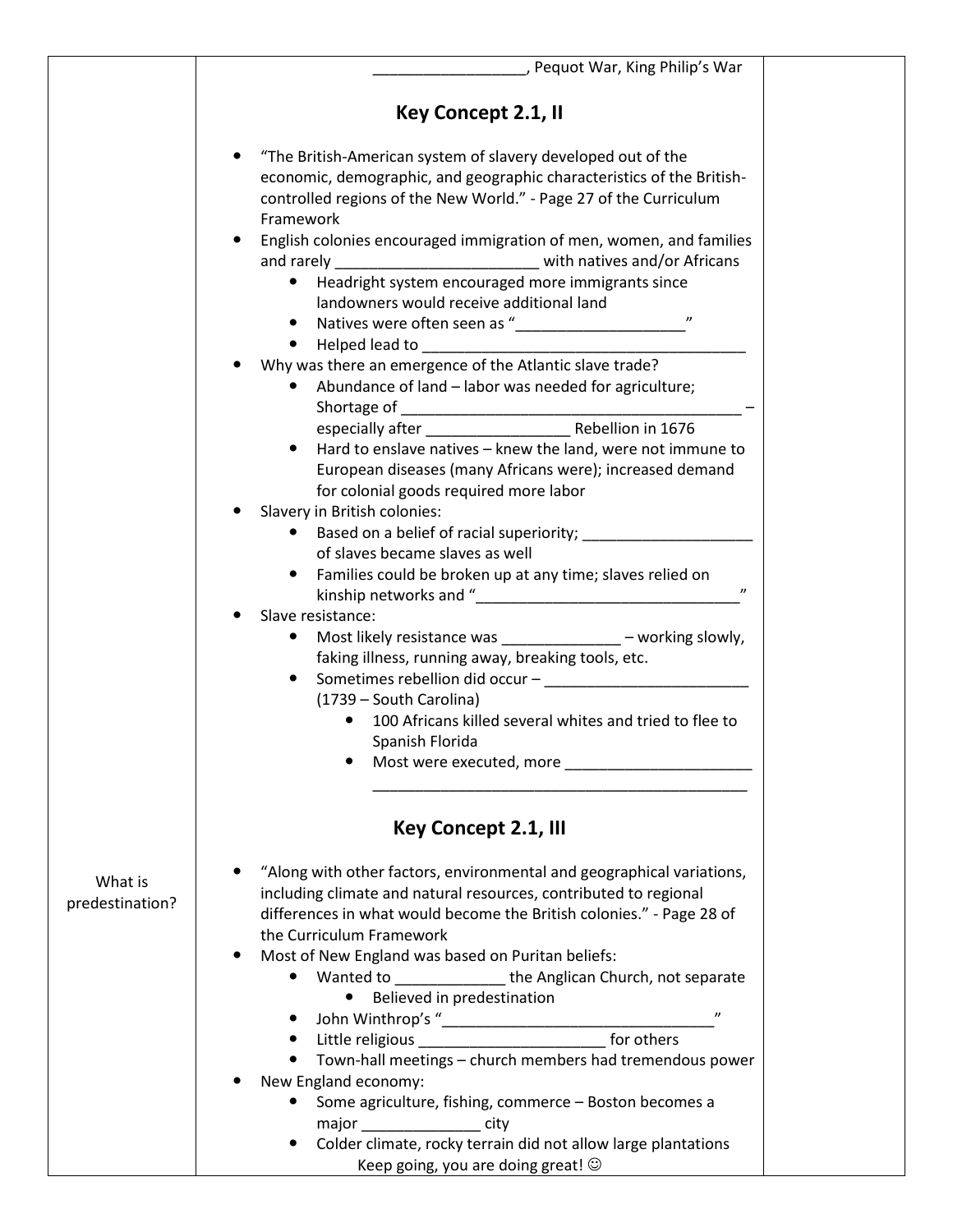|                   | Middle Colonies:<br>Tended to be the most diverse <b>container the most diverse</b><br>$\bullet$                 |
|-------------------|------------------------------------------------------------------------------------------------------------------|
|                   |                                                                                                                  |
|                   |                                                                                                                  |
|                   | in Pennsylvania (William Penn)                                                                                   |
|                   | - religiously tolerant<br>Women in Pennsylvania had more rights - Quakers                                        |
|                   | allowed women equal positions in _______________                                                                 |
|                   | <b>Immigrants from Germany</b>                                                                                   |
|                   | Chesapeake colonies (MD and VA) and North Carolina:                                                              |
| Why did Bacon's   | Heavily relied on ___________ - plantations developed - long<br>work days and growing seasons                    |
| Rebellion lead to | • Exhausted _________________ - led to expansion and                                                             |
| an increase in    | conflicts with natives (Bacon's again!)                                                                          |
| slavery?          | Up to the late 17 <sup>th</sup> century, most labor was made up of $\sqrt{ }$                                    |
|                   | After Bacon's Rebellion (1676), there was a switch to                                                            |
|                   | African slavery                                                                                                  |
|                   | Southern colonies and West Indies:<br>In South Carolina and Georgia, ______ was a major staple crop<br>$\bullet$ |
|                   | • Very arduous labor – long days and long growing                                                                |
|                   | season                                                                                                           |
|                   | Many white laborers refused to work in rice fields -                                                             |
|                   | led to an increase in slave labor<br>In the West Indies (Barbados) _______________ cultivation was a             |
|                   | major part of the economy                                                                                        |
|                   | • Like South Carolina and Georgia, slave labor was                                                               |
|                   | heavily used                                                                                                     |
|                   | In many instances, slaves made up a significant (if not<br>majority) part of the population                      |
|                   | • Led to the development of                                                                                      |
|                   | laws to regulate slave behavior                                                                                  |
|                   | Gave incredible power to slave owners                                                                            |
|                   | <b>Test Tips</b>                                                                                                 |
|                   | Multiple-Choice Questions:                                                                                       |
|                   |                                                                                                                  |
|                   | Differences between British and other colonies                                                                   |
|                   | Impact of religion in British colonies (Puritans)<br><b>Short Answer:</b>                                        |
|                   | Comparing British colonies (geography, religion, economy)                                                        |
|                   | <b>Essay Questions:</b>                                                                                          |
|                   | $\bullet$                                                                                                        |
|                   |                                                                                                                  |
|                   | Please continue on to the next page for 1 final part of this video guide. I know                                 |
|                   | you've done a lot of work, and I appreciate it. You will do great on your test.                                  |
|                   |                                                                                                                  |